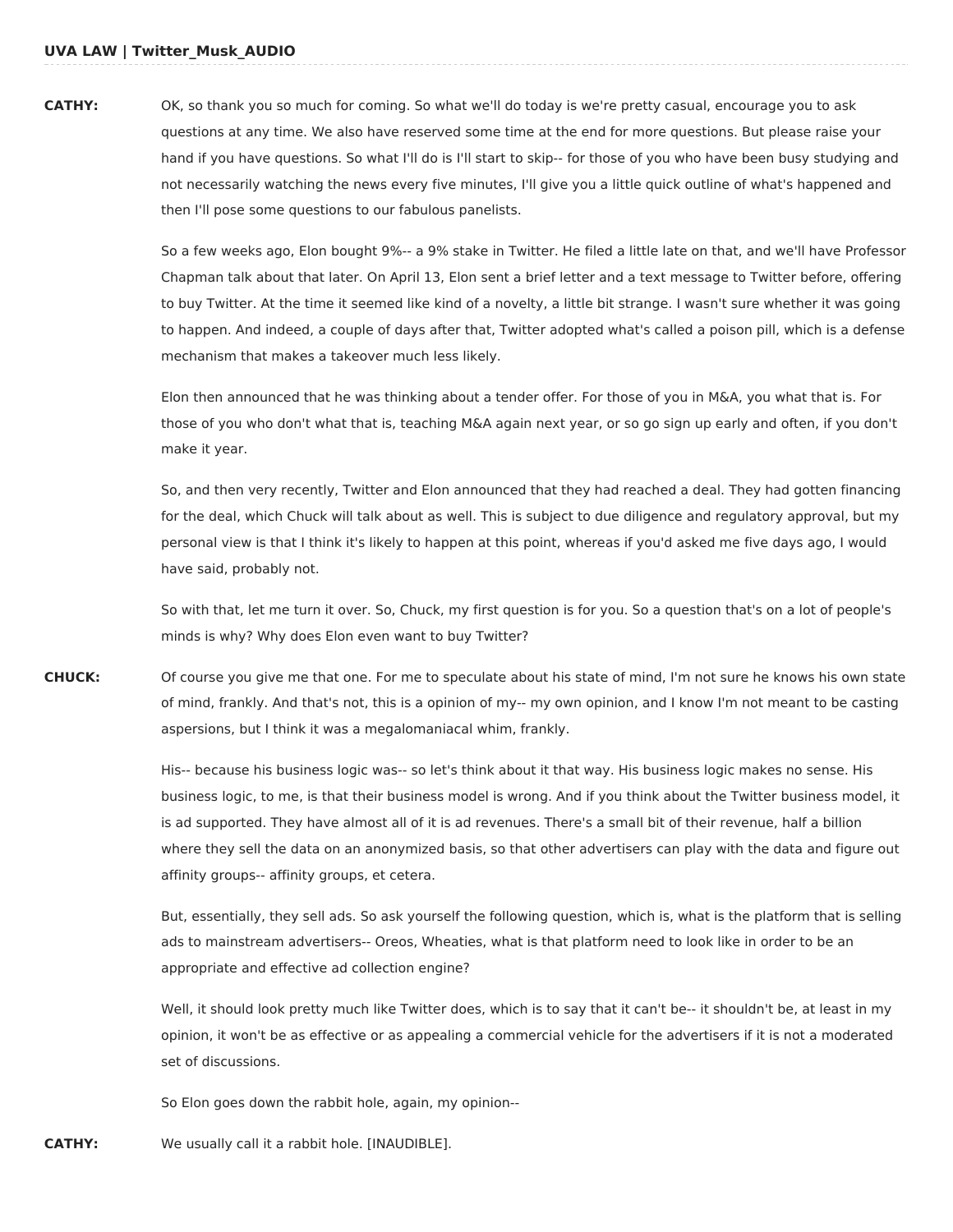**CHUCK:** OK, it's just back to my-- I don't think he really understands what business they're in, frankly, because he talks about it as being a free speech zone. The company-- Twitter would say that they are the town hall of the internet. Those are very different statements of intent, and those are very different statements of intent because they need to be because Twitter as an excellent business, needs to figure out how to finance that.

> They have hundreds of programmers and millions upon millions of dollars going into the content moderation activity. You should go to the website, there is a wealth of information. This is not an-- you can disagree with any individual decision, but they got a lot of people working on a very important problem, which is how do you take this magical, reality space that we have, and the internet is a very bizarre thing once you think about it.

> It is a ubiquitous substrate of free communication on a worldwide basis. And we just kind of drop that in people's laps, in your laps as digital natives, and nobody really thought about the implications of that. This is-- so why does he want to own Twitter? What he will say-- what he has said publicy, what he has tweeted, which is an irony there.

> What he is he has tweeted is that you need to open the aperture. We need to have more speech. More speech is better. He said two days ago, you'll know you're running a platform right if only 10% of the extremists are feeling bad about how their content is being moderated.

So that at least admits that he knows that there needs to be continuing content moderation, but it is-- if I'm an advertiser, I'm very careful about whether or not-- I can-- I'll go with-- I'll go with the avocado toast people over here at-- or I'll go to Facebook or I'll go to-- there are so many places. It's a competitive environment.

So it needs to be an attractive platform to attract advertisers, and I'm not sure he's going to get there. He's kind of turned it into politics, rather than economics. He's ignored the fact that 80% of the user base is OUS. It's only- there's 30 million users in the US. There's 340 million total users. It's like, wait a minute, so-- and then he'll say- he says things like it's essential for a functioning democracy.

Well, how does that work in Iran, again? It's like-- he's in a reality distortion field. So I don't get it. Other than he got, like I said, it was a whim. He said, I don't like their business practices. I think they're on the wrong path. So I'm going to do the billionaire thing today, and I'm going to say, no, I'm going to buy it.

- **AUDIENCE:** Is this proof you can have too much money?
- **CHUCK:** You can have too much-- well, it's really the admixture of money and sense. I have a lot of sense, so I could have a lot more money. But--
- **CATHY:** So this is interesting. So one thing you say here is that it's like, it was kind of a whim. It's obviously been happening really fast. So professor Chapman, I wonder if you could talk a little bit about, given how fast it's been, what laws have already been kind of fudged in this process?
- **PROFESSOR CHAPMAN:** I think the biggest is 13(d) and the securities regulations. It's hard to gauge what else could possibly be wrong, but, to me, I actually just pulled up the numbers and investors who sold him shares between 38.20 and 40.30 between March 24th and April 1st missed out on \$165 million, assuming they would have jumped to the similar price.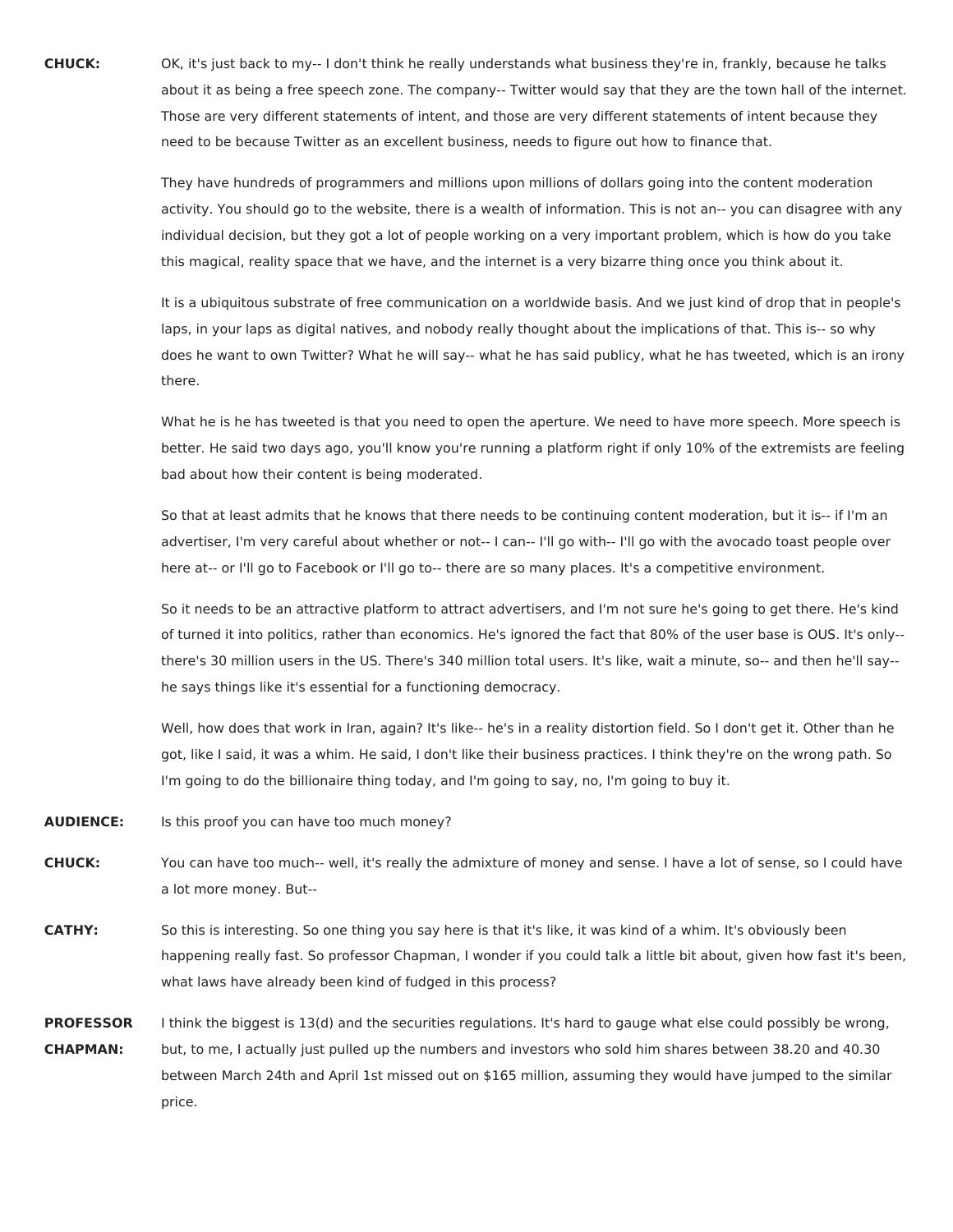I think that's too big for the SEC to ignore. \$165 million to people like you and me, if that's who you bought from, and if we're thinking about what the SEC is supposed to do and who they're supposed to protect, I'm actually surprised we haven't heard anything from this.

**CHUCK:** I actually think-- I would be shocked, I'm kind of with you. If the SEC doesn't commence an enforcement action before the proxy statement, at some point before the proxy statement gets oped. It's hard to imagine that doesn't happen.

> And just to see how blatant this is, when you go to the 13(d), 13(d) has on its cover, it says, Event giving rise to the filing the claim. The date, the date is March 14. It's 10 days to file, so it's March 14th. On the face of his filing he's admittedly violated the law.

> So I don't see how the SEC can't go after this. It's kind of-- yeah, they can impose a fine and he might say who cares. I think the other thing you have to keep in mind here is, he's got an existing consent decree with the SEC. So he's a recidivist filers securities laws, And that will-- and he's also in that consent decree, there's a permanent injunction against his violating this provision of federal securities.

So he's also actually violated a court order because a consent decree is a court order. So he's violated a court order here.

**CATHY:** I just want to point out how funny it is that he has like, there's an injunction against him violating laws. The rest of us just don't violate laws. Not to be--

[INTERPOSING VOICES]

**CHUCK:** What it does is it gives them a huge hammer if they want-- it's just-- they can go after him for contempt.

[INTERPOSING VOICES]

Which just another way to say megalomaniac.

**CATHY:** Well, the other thing is, Cathy and I have spoken about his Twitter nanny. Like, not only does he have an SEC- not only does she have a consent decree, his tweets are supposed to be reviewed. Right? He's not supposed to be tweeting at will. So it's-- I don't see how the SEC doesn't do something. I think thats-- they have to. Yes.

OK, so--

**PETER:** Twitter nanny? How is this allowed to happen?

[INTERPOSING VOICES]

**CHUCK:** --respect at Tesla

- **CATHY:** So Peter, before we answer, I have to repeat the questions for whole story. So the question is, with a Twitter nanny, how is he allowed to tweet?
- **PROFESSOR CHAPMAN:** Yeah so it is with respect to Tesla, but his collateral, his liquidity is Tesla. So I don't how anything he does isn't- couldn't be inferred to be connected to Tesla.

**CHUCK:** Yeah, I think that's right.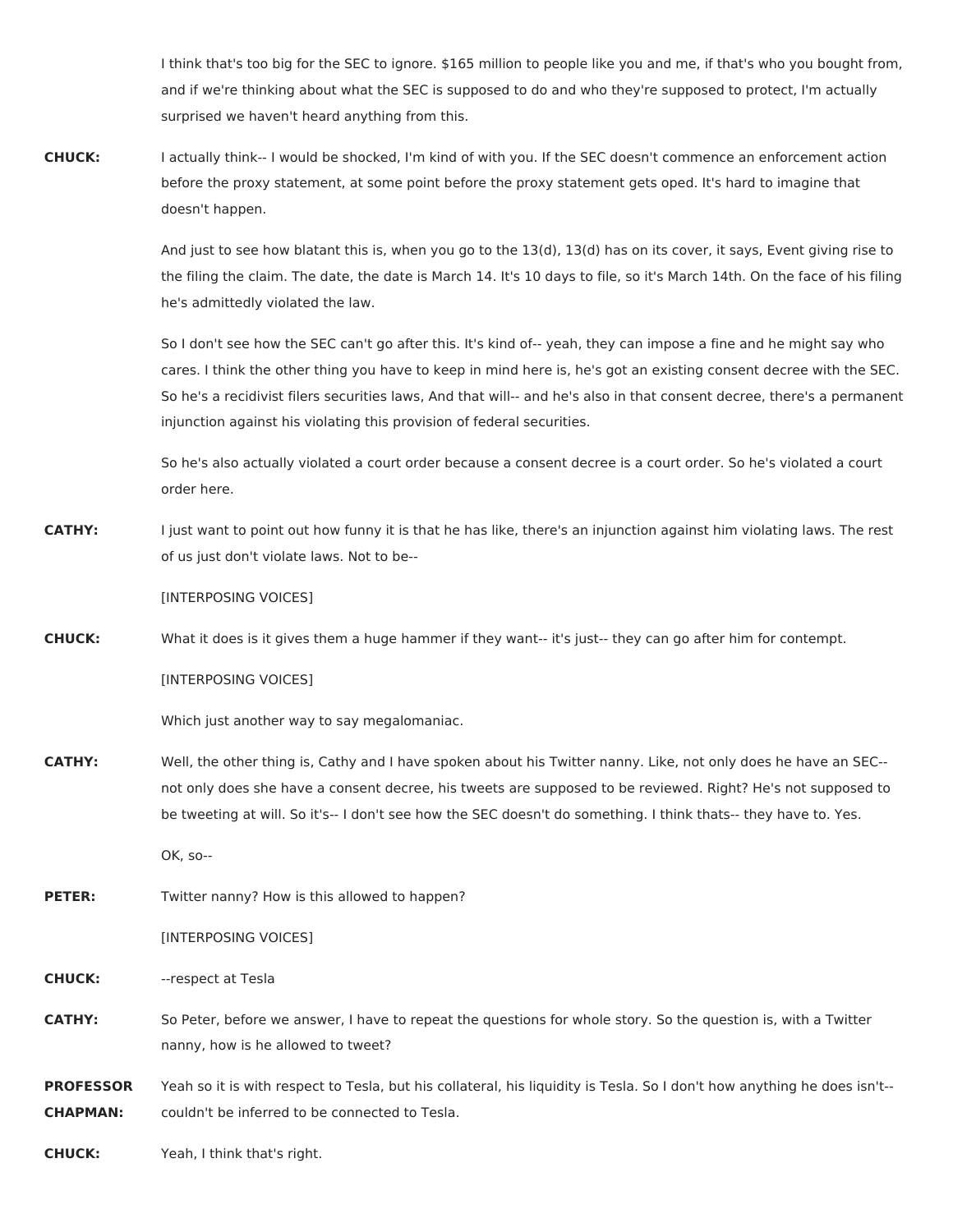| <b>CATHY:</b>     | You know, I would at least think that, one, I think this Twitter nanny does nothing ever. There's no way--                                                                                                                                                                      |
|-------------------|---------------------------------------------------------------------------------------------------------------------------------------------------------------------------------------------------------------------------------------------------------------------------------|
| <b>CATHY:</b>     | It's a bad nanny.                                                                                                                                                                                                                                                               |
| <b>CATHY:</b>     | It's a very bad nanny. But I would think that if the Twitter nanny did exist or had any teeth that he wouldn't have<br>been able to tweet this.                                                                                                                                 |
| <b>PETER:</b>     | See, I'm not sure I agree with that. I think that because-- because the way the consent decree works is if he<br>makes comments about Tesla. He did-- why it might affect-- I hear there's an argument here. But I'm not sure I<br>agree that that's the inevitable conclusion. |
| <b>CHUCK:</b>     | Oh, well, if the FCC doesn't bring the action, I'll bring a derivative action on behalf of the Tesla shareholders.                                                                                                                                                              |
| <b>PETER:</b>     | Well, actually--                                                                                                                                                                                                                                                                |
| <b>CHUCK:</b>     | I mean, this is a material event.                                                                                                                                                                                                                                               |
| <b>CATHY:</b>     | This is a fun project for you--                                                                                                                                                                                                                                                 |
|                   | [INTERPOSING VOICES]                                                                                                                                                                                                                                                            |
| <b>CHUCK:</b>     | And he did not follow the rules. It's like, wait a minute. You're the genius, the boy genius who invented Tesla.                                                                                                                                                                |
| <b>PETER:</b>     | Yuck. Yuck, yuck, that is. Well, that had to be settled in a lawsuit by the way.                                                                                                                                                                                                |
| <b>CATHY:</b>     | I know.                                                                                                                                                                                                                                                                         |
| <b>PETER:</b>     | He was not a founder. But he has been judicially determined. But he was one of five co-founders.                                                                                                                                                                                |
|                   | They did it in some IP lawsuit. It's like, whoa, but in any event, if I'm a Tesla shareholder, this is material. It's like<br>what do you mean you're going to spend all this dough and not run my company? Get out of here. That's not OK.                                     |
| <b>SPEAKER 4:</b> | And more than that--                                                                                                                                                                                                                                                            |
| <b>PETER:</b>     | That's a breach of fiduciary duty.                                                                                                                                                                                                                                              |
| <b>SPEAKER 4:</b> | And you're going to clobber the stock of Tesla because he's got to sell his only liquid asset. It will come<br>[INAUDIBLE]. So we'll get to that.                                                                                                                               |
| <b>CATHY:</b>     | Yes, OK. So Peter, I'm going to ask you-- I know you're dying to talk about this. I'm going to let you do it. So if you<br>were advising Musk, what would you have him do?                                                                                                      |
|                   | [INTERPOSING VOICES]                                                                                                                                                                                                                                                            |
| <b>PETER:</b>     | First-- oh, advising                                                                                                                                                                                                                                                            |
| <b>CATHY:</b>     | Musk, yes.                                                                                                                                                                                                                                                                      |
| <b>PETER:</b>     | So if I was advising Elon Musk, first of all, I'd probably want to blow my brains out. But because-- he's basically--<br>I've been told that he basically fired every lawsuit in the Bay area, every law firm in the bay area. I mean, he's                                     |

just-- and I've also been told he doesn't like to pay his bill. So I wouldn't like to represent Elon Musk [INAUDIBLE].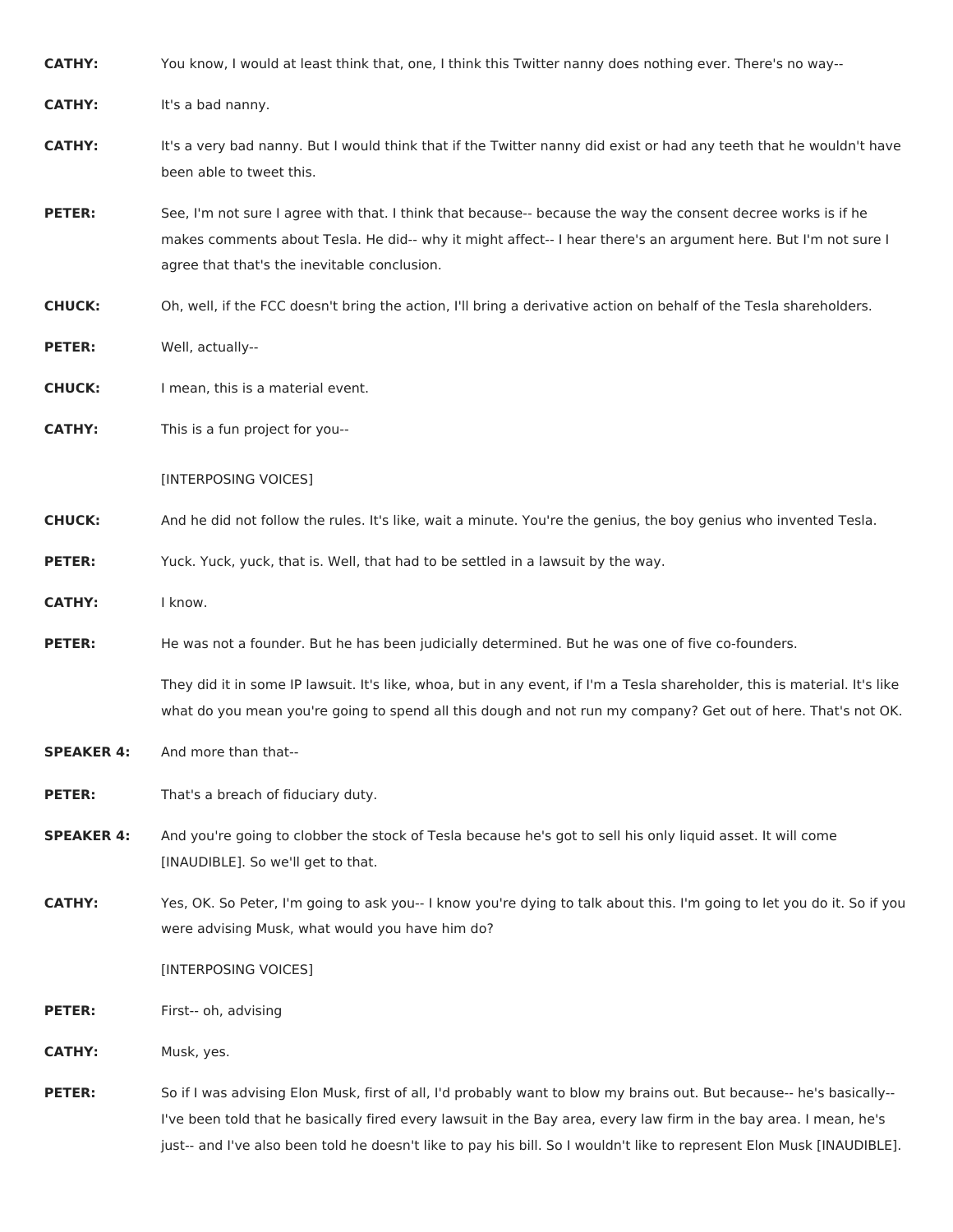I think actually-- first of all, I would-- this was a self-inflicted wound to violate 13(d). It saved him-- maybe it saved him a few bucks. But it's all a rounding error in all this exercise. So first of all, get the 13(b) on file. By the way, he started with 13(g), not at all. Clear that. He was eligible for that, but put that aside.

- **CATHY:** So let's just back up for one second for those students who haven't taken [INAUDIBLE] or something. If you buy more than 5% of a company, you have to make a filing. And that's what he didn't do.
- **PETER:** And you have to do it within 10 calendar days of the day you cross the threshold. So that's what he didn't do. So first of all, I'd say, look, that was just-- there's no reason for that self-inflicted wound, own goal, however you want to describe it. But then, he went out there. So he made his initial proposal, I think-- I didn't take it seriously.

I started to take it seriously when he-- I don't about you guys. They started to take it seriously when he basically issued his financing. He made a commitment to put in \$21 billion in care. I didn't actually think he was going to do that. But once he did that and then he's got [INAUDIBLE] put that on top of it, he became serious.

I think the way, I think, he played it over the weekend seems to actually have been reasonably smart . Because what I think he did-- and Chuck and I can argue about this. But I think what he did is he called up a few Twitter shareholders and said, hey, what do you think about this?

And basically said, I'm serious about this, \$54.20. I got the money. He had to show he had the money before he could have that conversation with them, right? Otherwise, they wouldn't have had that meaningful discussion with him. I'm sure they called Twitter and said, \$54.20? Don't let him out of the room.

He made calls-- and I've done this before-- where you basically get your shareholders to make calls to the target and say, hey, let's get this deal done. And so I think, also, the way he sent in a letter-- I actually thought it was smart. Because what he said was I'm giving you a very seller friendly deal.

He sent him a letter on Sunday and said, you don't even have to recommend me. Let the shareholders decide. Let them decide. Because I think he didn't think there was any competition. He was confident based on the conversations he's had with other shareholders that \$54.20 would be attractive to them.

And so, I say, let the shareholders decide. I think he put a lot of pressure on the Twitter board. So I actually think he had some problems-- not legal problems. I think from a-- I don't how you feel. I think, tactically, his end game over the weekend was not bad from his perspective. I thought he played it reasonably well.

I'm not there. I think he completely blew it from the get go. Because remember, he said \$54.20 is my best and final. You never say that. And the reason you don't say that is because that opens up a very powerful defense, which the dumbbells who were advising Twitter did not go down this path.

So what you do-- if somebody says \$54.20, best and final, my highest offer, then you turn to your friendly neighborhood investment banker, you get an inadequacy opinion, and you say, just say no. [INAUDIBLE], we're not doing anything. See you, right?

**CATHY:** And \$54.20 wasn't even the highest that Twitter had been trading.

**PETER:** No.

**CATHY:** Yeah, right?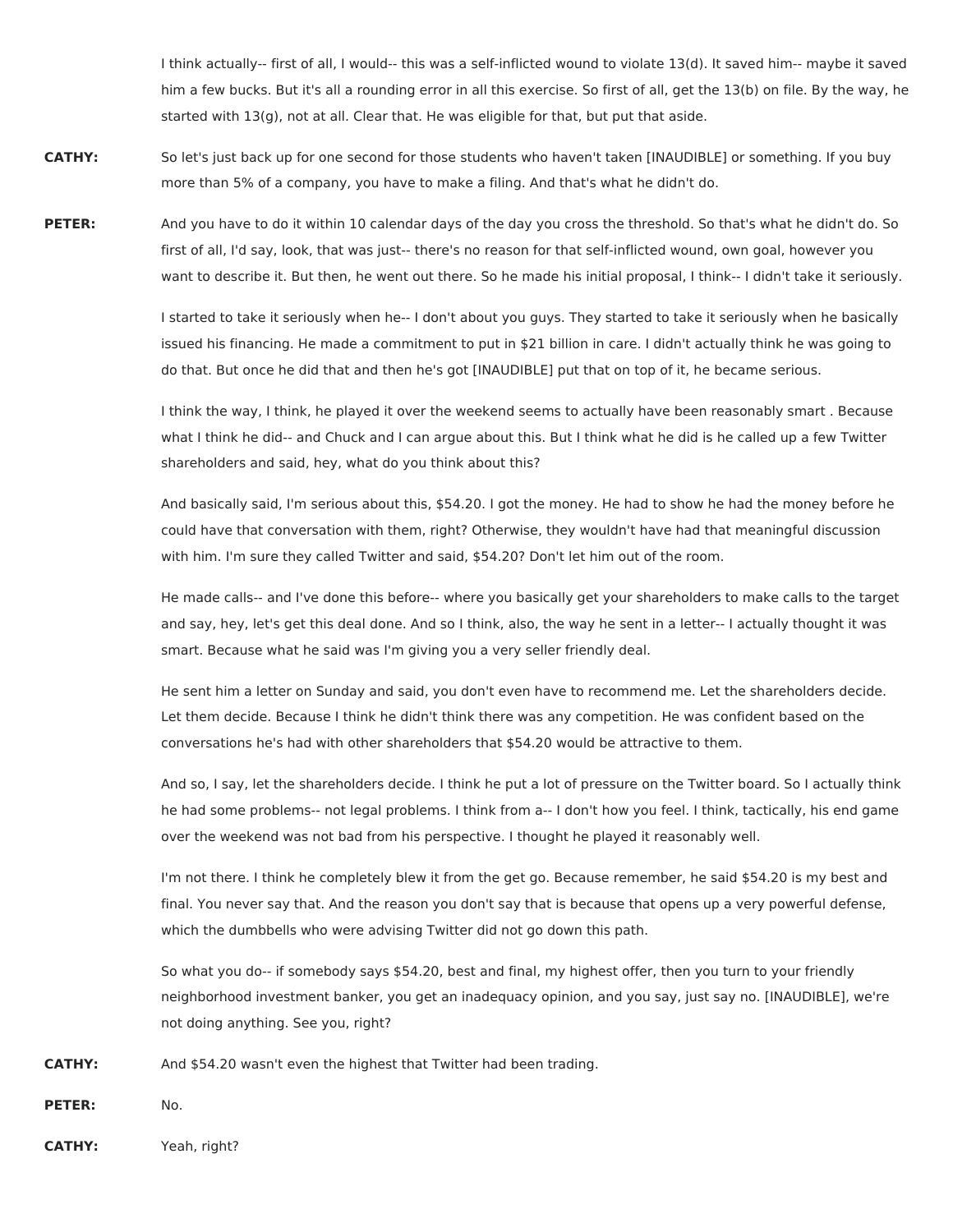**PETER:** I have a Morgan Stanley research report from the fourth quarter. It has the bull case on the stock is 84.

**CATHY:** With the average being 70. Yeah.

**PETER:** I mean, the price was not super compelling. And he said best and final. This is where his personality gets in the way of good tactics. He said that because I'm not going to screw with this. I'm going to tell them what I'm prepared to do. If they don't want to do it, I'm fine with that.

> He schedules his day in six-minute increments, which those of you who go into corporate practice, you'll understand how relevant that is at some point in the future.

**CHUCK:** Yup, yup. But in any event--

**CATHY:** Tell us how you really feel, [INAUDIBLE].

**PETER:** --he said best and final. So what they should have said is sorry, inadequate, deal's in place, see you. What's he going to do? He can watch a tender offer. He can get the box full of shares, but with the pill in place he can't buy.

> And more than that, the other thing that people typically do on the offense, we say, what you want to be able to do is launch a proxy contest to basically throw the board he's missed he's missed the filing deadline. The timing for this deal actually should have been about 60 days sooner. The way it works under their file, which is quite difficult, is if you want to nominate people to the board, they have to submit them 90 to 120 days prior to the annual meeting. That, we feel, is passed. The right time to launch this would have been in a couple of months.

**CATHY:** You're assuming he planned something.

**PETER:** Oh, of course.

**CHUCK:** Yeah.

[LAUGHTER]

- **CATHY:** [INAUDIBLE] have you heard the story of the price? It's another for 420 joke.
- **PETER:** Yeah.

**CARLISS:** That's why it's \$54.20.

**INTERVIEWER** So Carliss, this is a good segue. So Carliss, if you were advising the board of Twitter, would you have done what **1:** Chuck says here? If that inadequacy [INAUDIBLE], what would you have done?

**CARLISS:** Absolutely, I would get an adequacy opinion. My biggest concerns-- I tell my students, when I teach business associations, I'm going to speed through Revlon and Unocal, because nobody makes these mistakes anymore.

**CHUCK:** Right.

**CARLISS:** And then, I see this. And I'm like, the making Revlon Unlocal mistakes, are they are they actually seeking out the best price? Or are they being coercive? Are they actually making sure the company is properly valued? Are they paying attention to fiduciary duties? And I just don't feel like-- I haven't seen anything that is obviously a breach of fiduciary duties with what we see in the public. But that's my initial concern.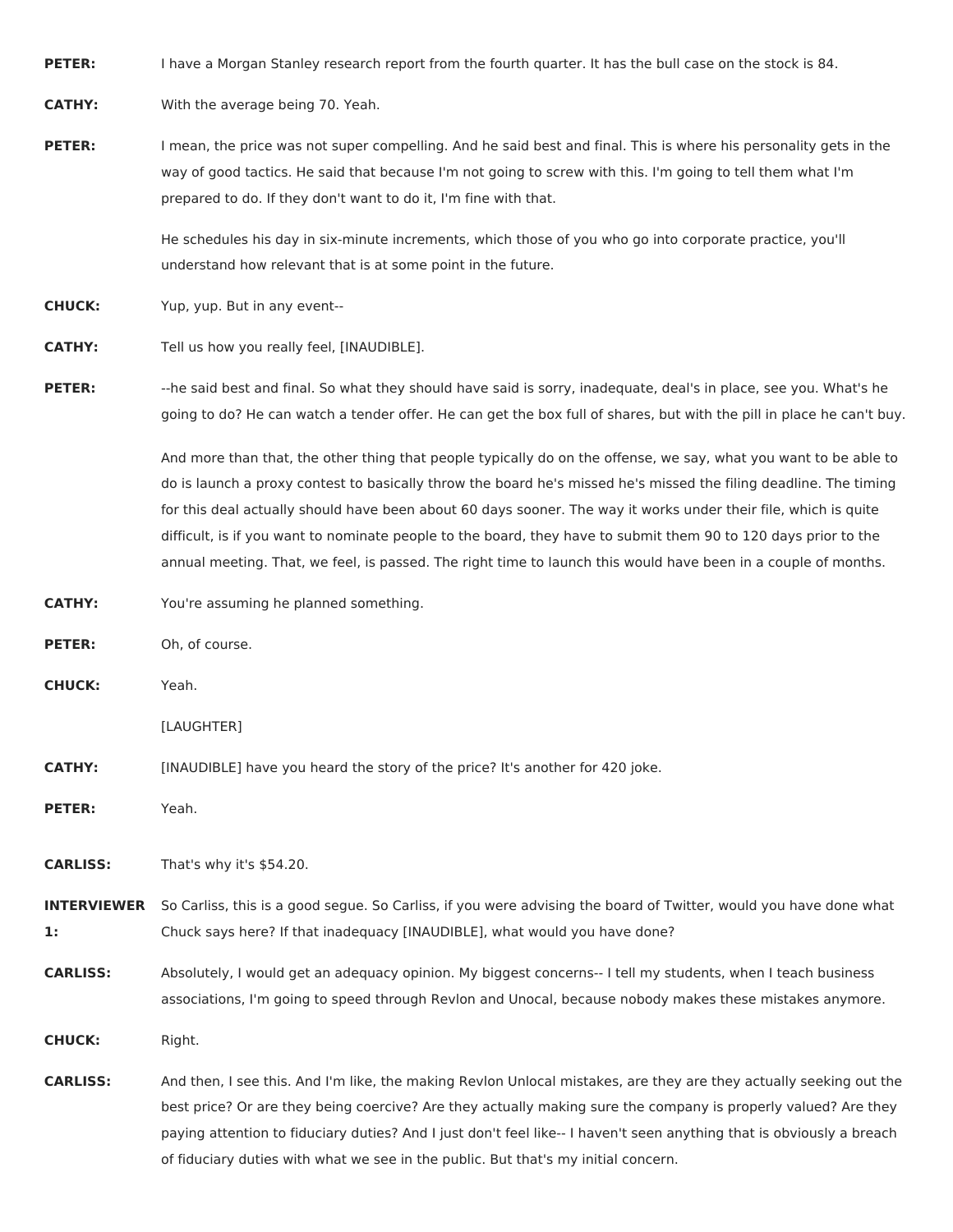- **PETER:** Well, I guess I'd say this. Do you think, and maybe we should ask, anybody here think that there was going to be a lot of interest by other people in paying more than \$54.20 And the other--
- **CHUCK:** Well, I was going to say, the only thing he gets out of saying \$54.20 is my best and final, is he set the reserve price for the parties away right. So now you don't have to go through an elaborate dance with Microsoft or XYZ, and say, hey, guys, are you interested? And they say, well, maybe. We'd like to do some diligence blahdy blahdy, blah.

You just say, look, if you can clear 54-- if you get \$54.21 we're done here on an acceptable merger agreement. So that-- actually, you can think about that is either a tactical error or you can think about it as a tactical genius, because I think from his perspective, he just said, look, that's my price. If somebody can beat it, I'm OK with that. So from his perspective, creating what you usually takes a number of weeks to develop in--

- **PETER:** --he could be--
- **CHUCK:** --the auction way. He just said, look, I get it now. Public companies have to deal with shareholders. So I'm just going to set the reserve price. If they can beat that, fine. I'm out.
- **CARLISS:** Can we jump topics a little, Cathy, because I think it'd be interesting to talk about is it actually possible for anyone else to want or to acquire Twitter.
- **CATHY:** I think that's a really good point. So we've talked-- various groups of us have talked about this before. There's not that many people, I think, who could actually make it happen in terms of who would want it, and who would want it who's not already doing something like it. Or could Facebook really by Twitter? I don't think so. I don't think it would pass antitrust.
- **CHUCK:** No.
- **CARLISS:** So I don't-- the rumors I had heard were Microsoft, I think Silver Lake was involved [INAUDIBLE].
- **PETER:** Yeah, but some rights are private. You can't pencil up the numbers in a private-- deal private-equity business. That doesn't work.

**CHUCK:** Right.

**CARLISS:** I don't know who--

**CHUCK:** I mean, the continuing issue with Twitter has been it is the megaverse, the metaverse. Take any of their advertising assets out of Facebook. And if you do, the ratio of the number of users to the dollars generated, it blows this thing out of water. This is a very underperforming asset in terms of its ability to generate, given the user base, the amount of tweets, and all that traffic stuff. It doesn't generate very much advertising revenue. It's only \$7 billion.

- **CATHY:** And how many of you tweet?
- **CHUCK:** Yeah, exactly.
- **CATHY:** Wait, does nobody here tweet?
- **CARLISS:** Brian Cane tweets? [LAUGHTER]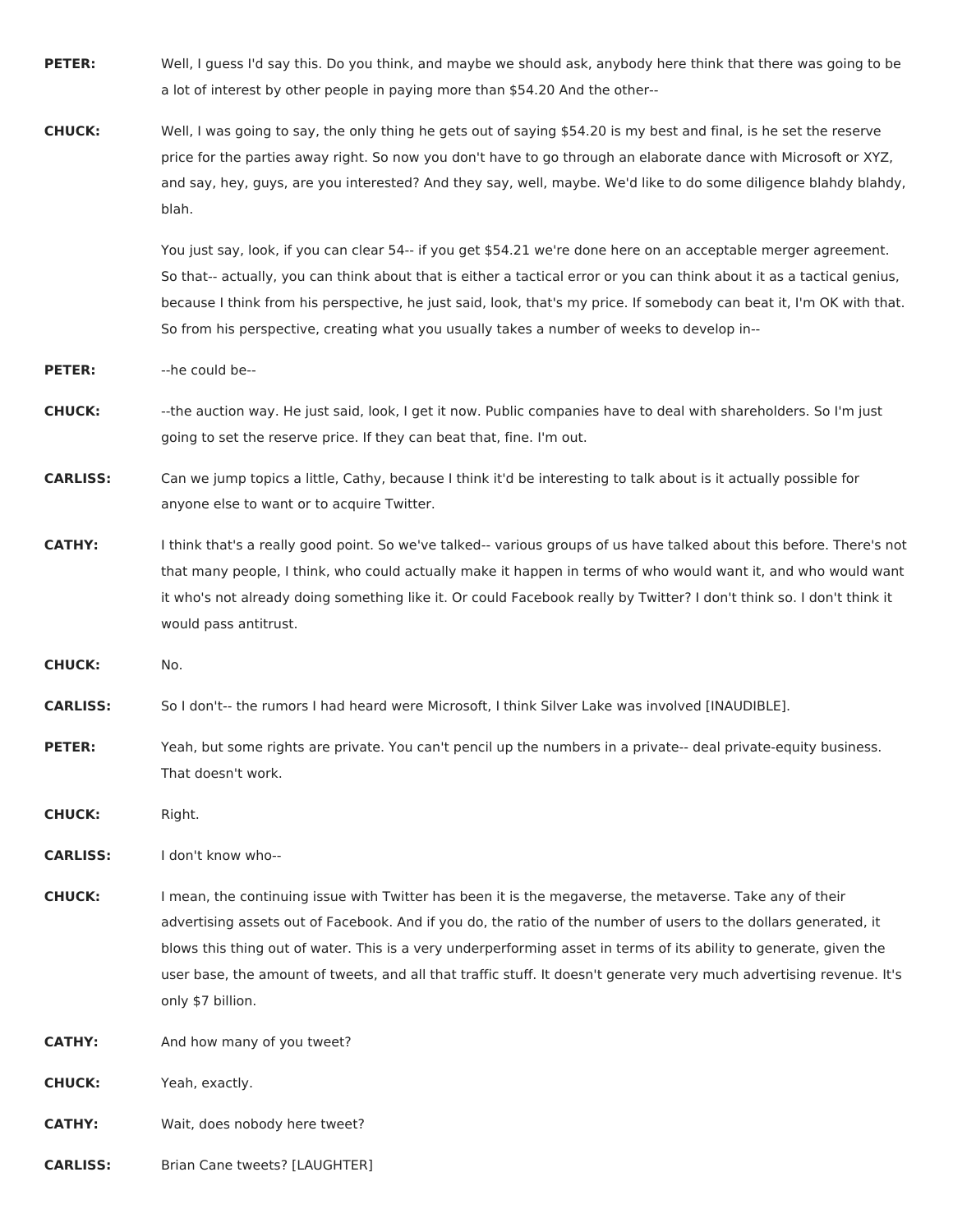| <b>CATHY:</b>   | Yeah.                                                                                                                                                                                                                                                                                                                                                                                                                               |
|-----------------|-------------------------------------------------------------------------------------------------------------------------------------------------------------------------------------------------------------------------------------------------------------------------------------------------------------------------------------------------------------------------------------------------------------------------------------|
| <b>PETER:</b>   | We got another one.                                                                                                                                                                                                                                                                                                                                                                                                                 |
| <b>CATHY:</b>   | We had that discussion. It seems to be a Millennial, Gen X thing, not necessarily a--                                                                                                                                                                                                                                                                                                                                               |
| <b>PETER:</b>   | This is an Instagram, TikTok--                                                                                                                                                                                                                                                                                                                                                                                                      |
| <b>CATHY:</b>   | Do--                                                                                                                                                                                                                                                                                                                                                                                                                                |
| <b>PETER:</b>   | --group right here.                                                                                                                                                                                                                                                                                                                                                                                                                 |
| <b>CATHY:</b>   | Pete and Chuck, do you all tweet?                                                                                                                                                                                                                                                                                                                                                                                                   |
| <b>PETER:</b>   | No.                                                                                                                                                                                                                                                                                                                                                                                                                                 |
| <b>CHUCK:</b>   | No. But I don't--                                                                                                                                                                                                                                                                                                                                                                                                                   |
| PETE:           | But Chuck and I are old.                                                                                                                                                                                                                                                                                                                                                                                                            |
| <b>CATHY:</b>   | We should pause here. Before we get into more stuff, any questions from the crew? Yeah, go ahead. And I'll<br>repeat it for the [INAUDIBLE].                                                                                                                                                                                                                                                                                        |
| <b>CREW:</b>    | When [INAUDIBLE] \$107 million loss script, how do--                                                                                                                                                                                                                                                                                                                                                                                |
| <b>CATHY:</b>   | Oh, can you explain the loss? How do you explain their loss to shareholders.                                                                                                                                                                                                                                                                                                                                                        |
| <b>CARLISS:</b> | So it's just a rough estimate about how many shares he bought and the prices between those days. And so it's an<br>estimate that they-- and obviously, we don't exactly how many shares he sold on what day. But when you take<br>the stock price between \$28.20 and \$40.30 between March 21 and April 1, those people lost out on \$165 million.                                                                                 |
| <b>PETER:</b>   | Take a step back. The \$40.30 is where the stock traded up to when he disclosed his stake. So the theory is the<br>stock would have traded up to that level. And therefore, these people sold cheap. Because that's-- if he had<br>disclosed the stock price--                                                                                                                                                                      |
| <b>CATHY:</b>   | Then the stock price would have gone up They would have made money.                                                                                                                                                                                                                                                                                                                                                                 |
| <b>CARLISS:</b> | So the people who sold him at \$28.30 lost out the difference between 28 and 40.                                                                                                                                                                                                                                                                                                                                                    |
| <b>CHUCK:</b>   | His disclosure was deceptive, which meant the market was inefficient. That's the way to think about it for my<br>Darden School friends. It's-- and how inefficient was it? Well, it's the delta between where it went to when his<br>disclosure first came out, and then he missed a day. So you look at all the trading volume for the days that he<br>was under--                                                                 |
| <b>PETER:</b>   | And there is a lawsuit filed by Twitter shareholders, a putative class action. For violation 13(b) there's a bit of a<br>problem. There is no private-- in at least three circuits, it said there's no private right of action under 13(b), which<br>is-- whether that's right or wrong, we could debate. But that is what three circuits have said. And so I think that's<br>why this is [INAUDIBLE]. They can't just let this go. |

**CATHY:** All right, next question, Reed Shorts.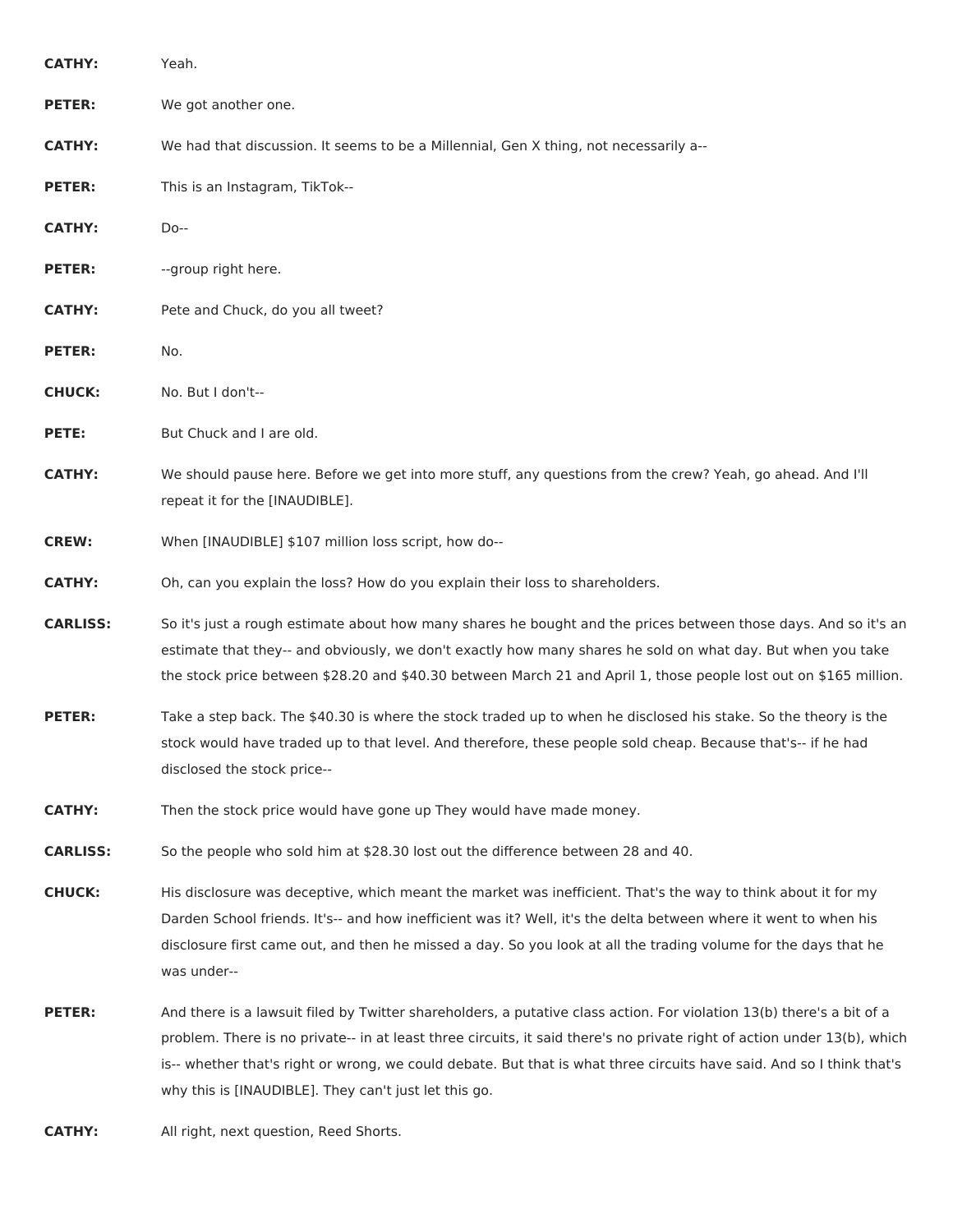**REED:** So while we're talking about the stock price, if we take the market price right now, there is some sort of signal of what investors are thinking. It's trading now [INAUDIBLE] a 7% discount. Do you think that's just the time value of money because now I'm closing, or what do we think--

[INTERPOSING VOICES]

**CATHY:** You can repeat the question. Repeat the question.

**REED:** So the stock is trading at a 7% discount from--

**CHUCK:** --from the offer price.

- **REED:** --from the offer price. What does that represent? I'd say it's time value of money. I think that this deal should be done within 120 days is what I expect. And that should be, at the outside, it's time by money plus, I think, a little bit more of a discount because there is an Elon Musk flake factor. So normally, I think, Chuck, the discount would be a little less than that. But this is--
- **CHUCK:** There are billions of risk-arbitrage capital that exists for this moment. And that is their only investment thesis. So it is the probability to close, which is a factor, something less than 100, and the time value. And they look for modest returns to-- used to be in the 80s it was a big crazy business. And now risk arb is just one of--

**PETE:** I think--

**CHUCK:** --one of many strategies that multi-strategy hedge funds do.

**PETER:** It would be some-- someone would say, hey, wait a minute. It should close within 90 to 120 days. But what if the government takes the antitrust authorities, because they're looking at a lot of really strange things these days, and they don't like big deals. And this is a big deal. He's a controversial-- so I think there is some risk that gets elongated just because the government looks at it, even though, substantively, there's not no there.

**CATHY:** Other questions. Yeah, Brian.

**BRIAN:** It's like this, [INAUDIBLE] borrowing and where the [INAUDIBLE] pretty short [INAUDIBLE] accepts an offer from a buyer [INAUDIBLE] it's a defensive mechanism I guess. Do you think that warrants any-- adds scrutiny that's [INAUDIBLE]? Do you already think that creates an opening for--

**CATHY:** What's up, Carliss?

**CHUCK:** [INAUDIBLE], Carliss.

**CARLISS:** So this question was, does a deal that moves this fast with someone they set up defense tactics against, does that warrant additional scrutiny? I think because of the pricing, and because no one else has come along, maybe not. But I'm interested in seeing the merger agreement. I really need to see more documents.

> And one thing that has been driving me crazy about how fast all of this is moving is how little we're seeing. And so I'm giving the typical law professor, it depends, answer, purely because I feel like a merger agreement could come up this afternoon and my head will explode. Or something could be tweeted today, or could be being tweeted right now while we're here that [INAUDIBLE].

**CATHY:** What did we miss?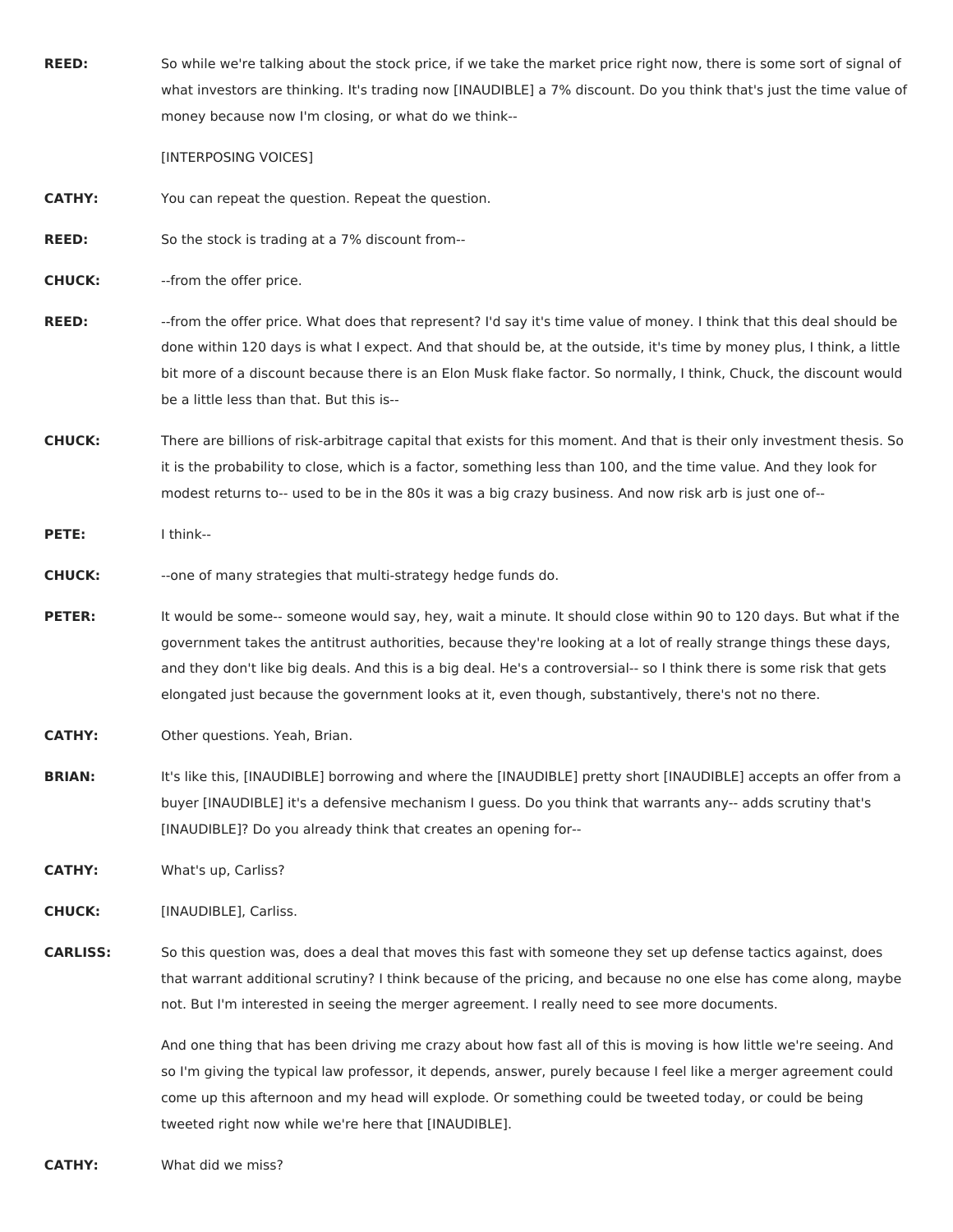**SPEAKER:** Sorry, Chuck.

**PETER:** What I'd also say-- I'd also say I don't what the board did. Did the board make any outbound calls?

**CHUCK:** I bet you they did.

**CATHY:** I bet they did. Right? Yeah.

**PETER:** So they probably made a few outbound calls either they didn't to potential buyers, even if they didn't expect to get a positive response to help create a record that they did that. They also probably got advice from antitrust lawyers, which would have said, if there's an industry buyer, even if they come in, it's going to take that. It's going to have an extensive review that's going to take 9 to 12 months, which allows the board to say, gee, it's a very volatile situation. Do I really want this deal hanging out for 9 to 12 months, et cetera, et cetera.

> So I'm guessing that the guys from the guys from Skadden created a good record here to basically on those issues--

**CHUCK:** But in the law-school-exam answer, we're in heightened scrutiny. We're Unocal. We're now in Revlon. But we started in Unocal.

[INTERPOSING VOICES]

So we ran Unocal with heightened scrutiny because we put the pill in. And now that we've agreed to sell it, I'll guarantee you dollars to donuts that the merger agreement's going to have a go shop. And it's probably going to have a very loose, long period, do whatever you want, you can give-- you don't have to notify us. You can give them any documents they ask for, yakkity, yakkity, yak.

- **CARLISS:** What makes me feel good though is Twitter immediately got the best counsel, or some of the best-- they didn't go-- they didn't lag in retaining Skadden, talking to Goldman, they jumped--
- PETER: That's right. They got Simpson [INAUDIBLE].

**CARLISS:** Was it--

PETER: Skadden, Skadden--

**CARLISS:** Skadden's on the--

**PETER:** Skadden's on the [INAUDIBLE]. I'm sorry, it's the other way around. CARLISS: yeah--

**CATHY:** They got acceptable counsel.

**CARLISS:** They all got-- they got counsel sooner than it seems like Elon did. So I feel like they know need to check their boxes.

**PETER:** And look, I'll tell you what. The guy from Allen Klein, from Simpson Thacher--

**CATHY:** Recorded--

**PETER:** Pardon?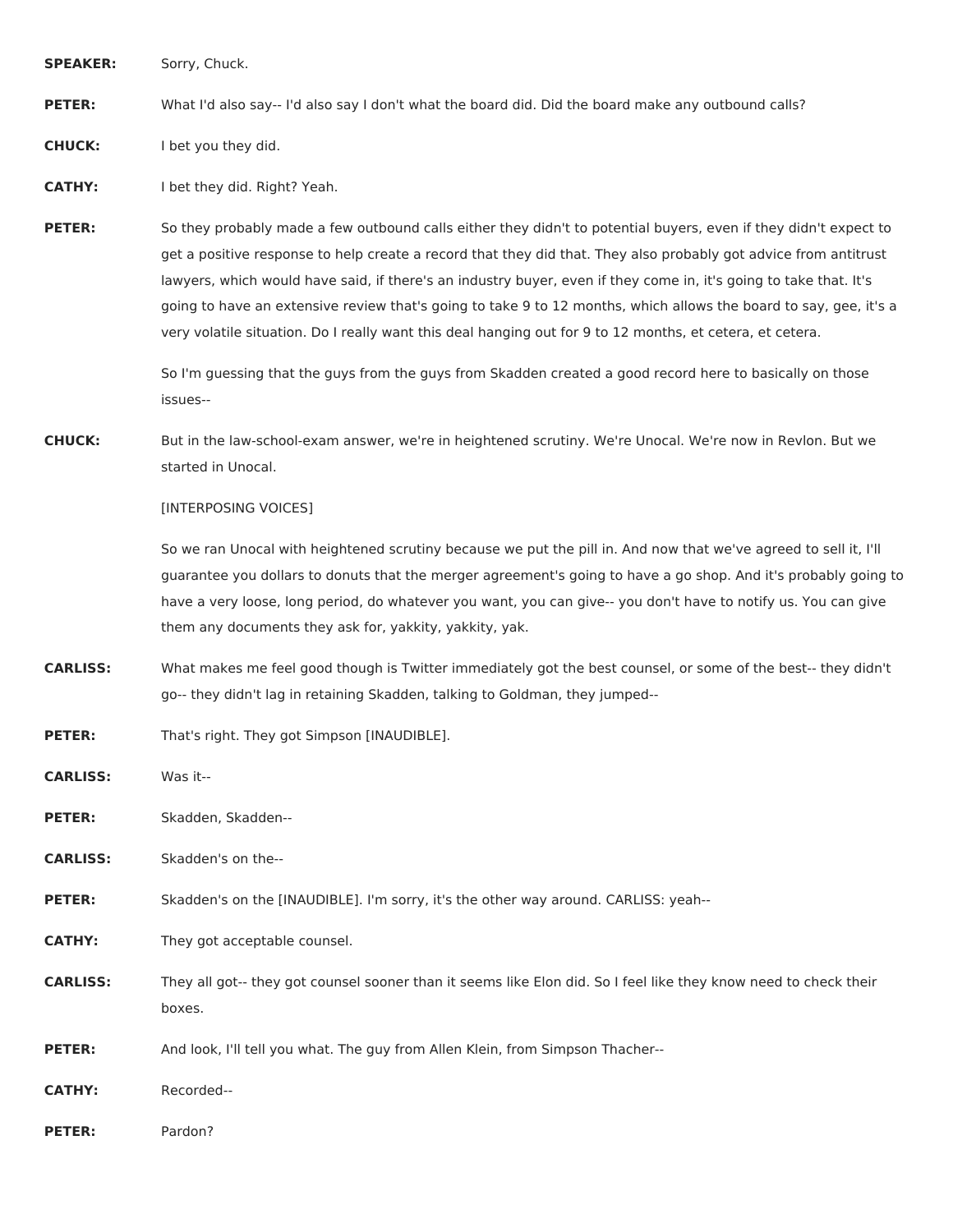**CATHY:** This is recorded.

PETER: Yeah, but Alan Klein is the head Simpson lawyer. I've worked with Allen Klein. He's a pro. I mean he's a pro. So I don't-- I'd be really surprised if the Simpson [INAUDIBLE] team made some unforced errors here.

**CARLISS:** It's what I mean when I tell my students people don't make Revlon Unocal mistakes anymore, because when I was in practice, there's no way in hell we were going to make a Revlon Unocal mistake on a big [INAUDIBLE].

**CHUCK:** If you're in Revlon, you either made a big ass mistake, or you're wanting to be there.

**CARLISS:** Exactly, exactly--

**CHUCK:** --it's only fair.

**CARLISS:** It's an affirmative choice.

**CHUCK:** But--

**CATHY:** I was going to say let's switch gears just given the time. Chuck, I want you to talk about the funding aspect of this. So early on, I think most of us, five days ago, would have said not happening because how is he going to get the money. Now he's going to get the money. And this is really your wheelhouse. So tell us about it.

**CHUCK:** Yeah, he got the money. Well--

**PETER:** He doesn't have it yet.

**CHUCK:** He got some of the money. So what he-- the only borrowing he's able to pull off against the asset he's buying is \$13 billion of secured financing and a bunch of tranches. It doesn't really matter. But there's \$2 billion of EBITDA- - hold that thought-- so that's 6 and 1/2 times forward leverage.

> That's not excessive in today's world where capital is chasing deals. The rest of the money is either a margin loan-- he's got a \$21 billion margin loan against Tesla shares that he owns, so you can't margin more than 50%. So he's got to put \$42 billion of margin securities with his good friends at Morgan Stanley. And it's Morgan, and

**PETER:** It's rather than the usual suspects.

**CHUCK:** Yeah, exactly. And they are represented by DPW. And the DPW-- anyway. And then the rest of it is equity. So they did the capital structure upside down, the way if I was-- if Elon came to me and said, I want to buy this thing. How am I going to finance it? You start at the bottom and say how much can I borrow. And the rest, you're in charge.

> So that's what they did. They went off and they said, can we maybe come up with \$13 billion with non-exorbitant pricing and without a whole lot of covenants? And you're going to have to come up with the rest. And he said, OK, sure. How do I do that?

So the margin loan is the same group of lenders. And the equity's going to sell some stock. So he's got to sell a boatload of Tesla stock, which this gets back to-- if I'm the Tesla board, I'm going WTF, my man. What are you doing here? This is a full time and attention job. You don't get to buy \$47 billion companies on the side and not tell me that you are full time and attention on your CEO job here.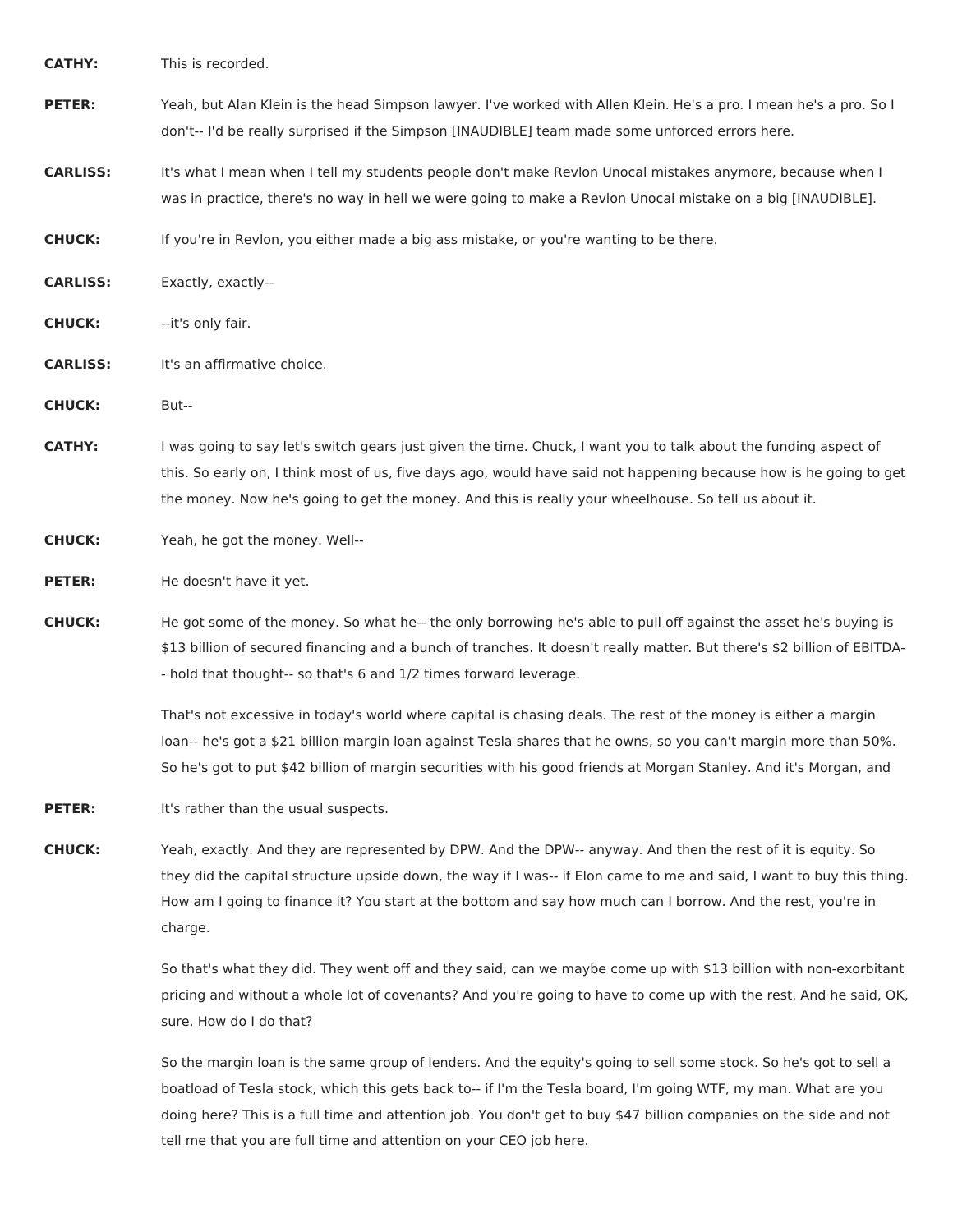Where they gave him-- they gave him-- all of this money came from this mega grant that he got six or seven years ago, which is-- that's a whole different story, and crazy in and of itself. But it doesn't surprise see that they financed part of it. But they're only financing a small part of it. So I think he needs-- if he owns 9 and it's 47, so he needs like 36 or 37 of fresh money.

- **CATHY:** Billion, billion.
- **CHUCK:** Yeah, billion.

PETER But he still has to sell--

**CHUCK:** Yeah he's got to sell a boatload. He's going to sell a boatload of Tesla stock.

**CATHY:** And that's going to hurt Tesla stock, right? And Tesla is the butter of his bread, right?

- **PETER:** Tesla has traded down, as you'd expect, because they expect these shares to come on the market. And that's the other thing I think, people are going to be looking-- if I'm a Tesla investor, I'm going to look at the timing of this deal to try and figure out when they shoot the Tesla-- his Tesla shares will have to hit the market when he has to get his cash. So there's an arbitrary play there too.
- **CHUCK:** Yeah, well the big question for the lenders is, well, a minute. That was \$2 billion current of EBITDA current course and speed. You better tell me what the business model looks like there, Elon, because I'm not sure-- I'll guarantee you this asset will not be generating the same amount of EBITDA in three years as it would had it remained a public company--
- **CARLISS:** Well that and the--

**CHUCK:** --guaranteed. There is no way.

**CARLISS:** --and just the pure market analysis says it can't. They're not tweeting. They're not making more of us. There are fewer and fewer people my age and older every day. And then have--

**CATHY:** --the circle of life, [INAUDIBLE].

**CARLISS:** Right, it's the circle of life, and how secure are you going to be if you're Nabisco or whoever else, continue to advertise when Elon Musk is in charge.

- PETER: But again, he's also said publicly that advertising, making money is not what I'm in this for. I have to say there are--
- **CARLISS:** That's one word-- that's what [INAUDIBLE] doing it for.
- **PETER:** I used to represent banks. And you know what? They actually care about [INAUDIBLE].

**CARLISS:** It's weird. It's so weird how banks care about money.

**CHUCK:** I would love-- we're going to have to-- I haven't read the commitment papers, but I'd love to read the indenture, the full-loan agreements. There's going to have to be an out. There's got to be a coverage out, an EBITDA test, or something. So there's got to be something where they can pull the plug on them. And I think that is fairly likely here.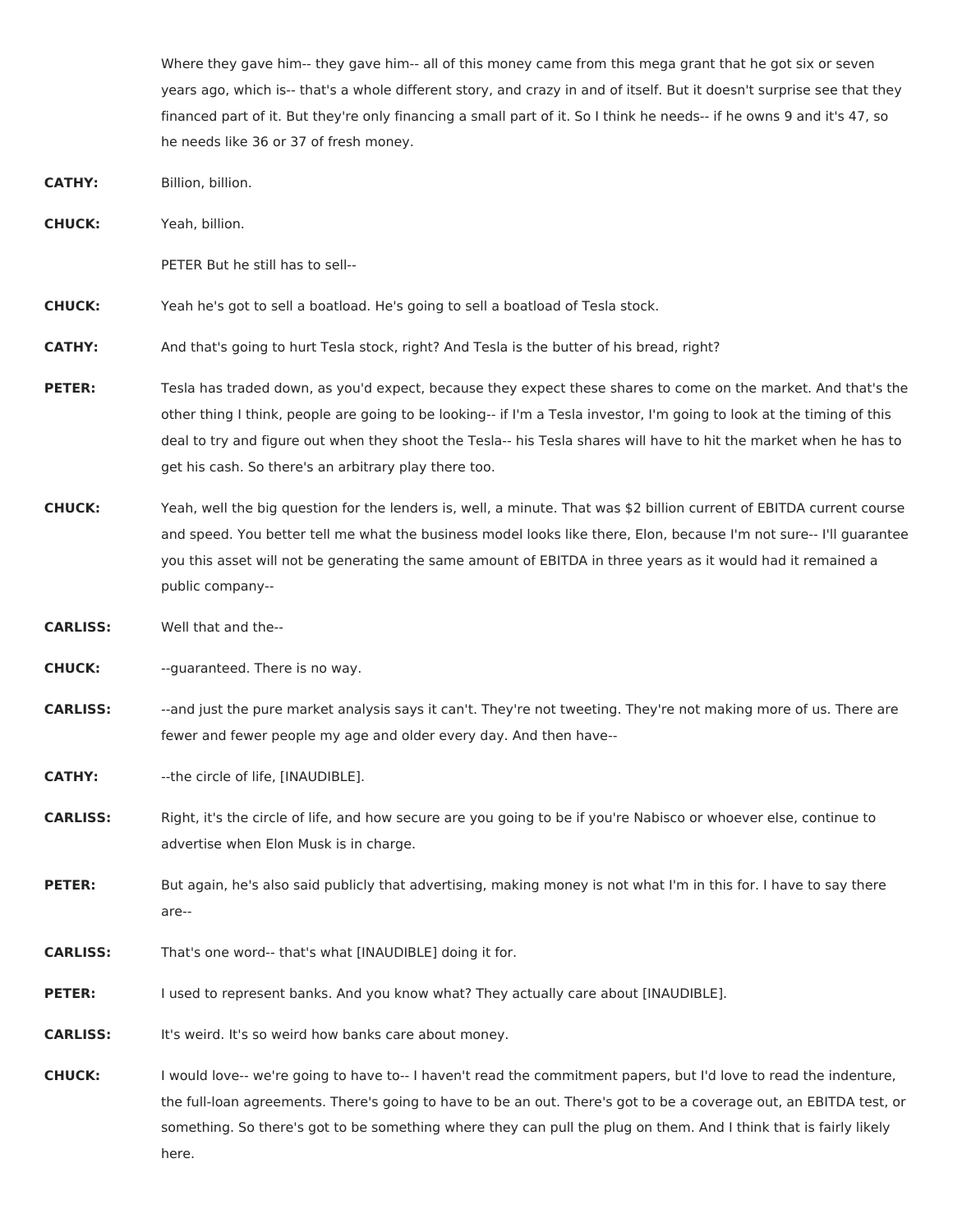- **PETER:** And it'll be interesting to see, Chuck, when they go to syndicate this, because when they go syndicate the loan, I'm fascinated to see what kind of projections they present to those lenders, because you have to have that in the syndication package, in the financial. And that will have a financial model.
- **CATHY:** Explain to the lawyers with the syndication is.
- **PETER:** So what the--
- **CATHY:** I see the blank faces out there.

**PETER:** OK, sorry. So basically there are commitments that are very-- well, a half dozen, six or eight banks who've committed to this. But what they've said is, we don't actually want to put up all this money. We want to sell it to other people. We want to get other people to come in.

> And when they go to do that, for a bank loan, it's called a syndication. And when they do that, they will go out to a bunch of other investors to get them to buy this paper so that they don't have to fund their entire commitment. So when you see that, you will see what that-- interesting to see what that's going to look like. And that will be- is it going to be the current? If I'm going to try and buy that paper and say, OK, those were the old Twitter projections, what are the new Elon Twitter projections--

**CHUCK:** Right. And they're going to be-- well, they could-- conceivably, he could say they're a lot higher because I'm not going to have hundreds of people-- Jack Dorsey, they were doing a bunch of AIML stuff to try to figure out how to read the tweet stream in real time, and figure out what's objectionable, what's not, what's factually incorrect. But they were never-- they have a rule. The current Twitter has a rule that they never either block content or not tweet out without a human looking at it, which slows them down, but is a principle upon which they wanted to run the business.

> Elon could say, I'm just going to do all that through compute cycles. And we'll write a better algorithm. He's said publicly, they're using the wrong algorithm.

- **PETER:** But Chuck, I'd say this business, it's the revenue, stupid. And, yes--
- **CHUCK:** I know. And it's--
- **PETER:** I don't think that's going to pencil up.
- **CHUCK:** The advertisers are going to run.
- **CATHY:** All right. We're going to pause for a student question.
- **CHUCK:** Oh, good.
- **CATHY:** Max.
- **MAX:** It's pretty clear once Elon makes this private that he would have duties to shareholders [INAUDIBLE]. But he will have to do is do the banks and to the investors [INAUDIBLE]. Are there going to be problems, given what he can do, that--

**CATHY:** [INAUDIBLE] repeat the question.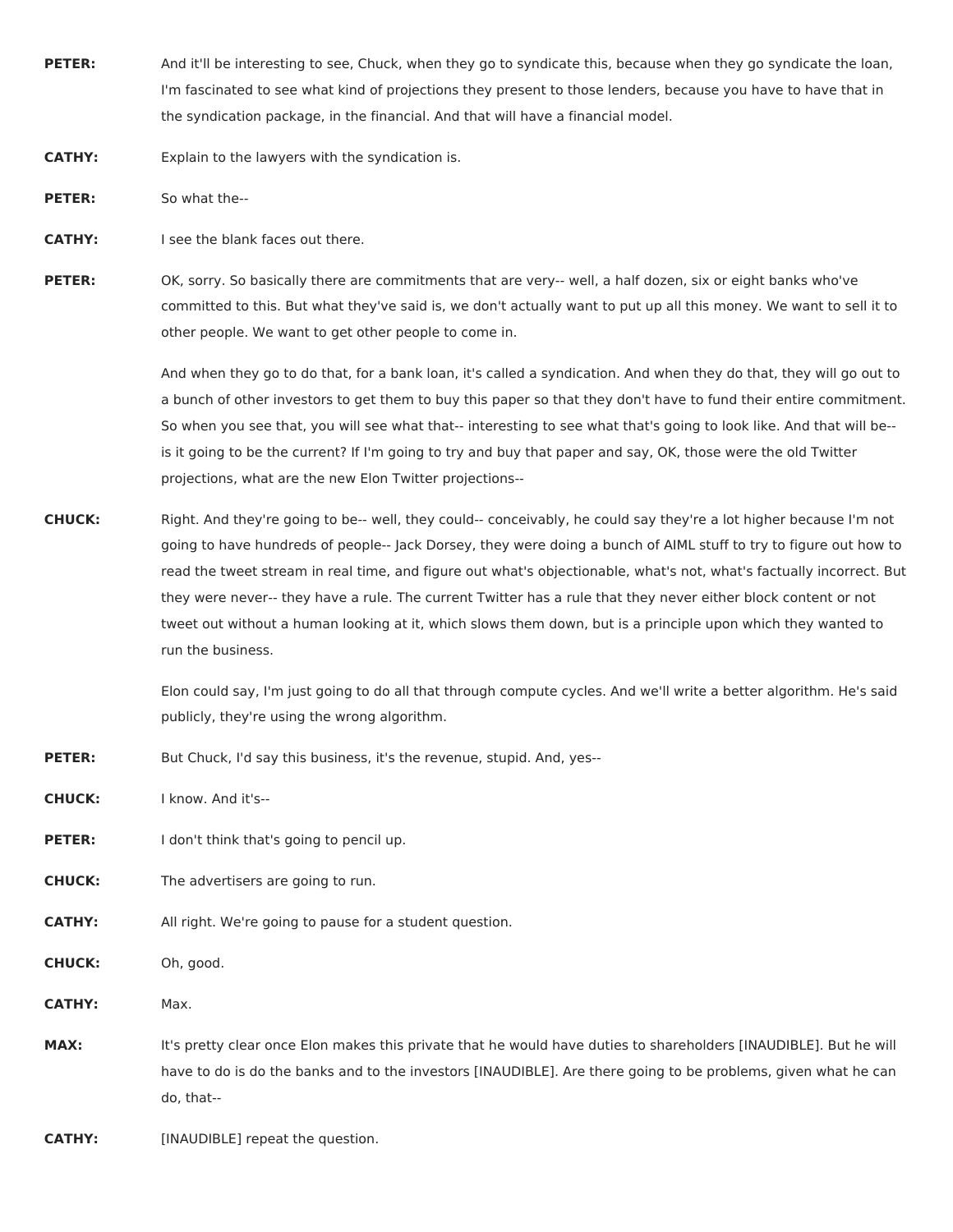- **PETER:** That's a good answer, probably. And we'll see soon enough. Because that stuff will be public, and will be published before [INAUDIBLE] was. So we'll have to [INAUDIBLE].
- **CATHY:** So let's talk about some M&A stuff. So we've already seen a ton of M&A vocab kicked around with transactions. So for instance, a poison pill, a potential white knight. So for those of you who haven't taken M&A, a poison pill is an agreement, in this case, that says if Elon buys more than 15% of Twitter's shares, Twitters shareholders other than Elon will get to buy more shares of Twitter for a low price.

So this is the-- other Twitter shareholders actually exercise their options do this, which basically dilutes Elon's 15% share of company. So it makes it super, super, super hard for [INAUDIBLE] take it over. So Peter, the poison pill is still in place.

**PETER:** Yes.

**CATHY:** Tell us what happens.

**PETER:** So what this merger agreement will provide, almost certainly, is that they will disable the poison pill immediately before the close. So a poison pill, the board has the ability to basically amend it at any time. They can redeem it--

**CATHY:** Which means just cancel it.

- PETER: -- or cancel it. And what they'll probably do is amend it to cancel it, which they can do. And the merger agreement will provide that they're required to do that. And that'll be a condition that they do that. And they will do that. So they'll just eliminate it. They'll take it off the plate.
- **CATHY:** Is it still legally possible for a white knight to come along? So white knight, for those of you again, is like another company or person who comes in to buy Twitter instead of Musk. It's still possible, but how we've already discussed, I don't who it would be. So legally, yes. Realistically, maybe not. And then talk strategically speaking--
- **CHUCK:** So the merger agreement will have a term that says you can terminate to take a higher offer. There will be a--

**CATHY:** --go shop.

**CHUCK:** --a breakup. Well, there's probably going to be go shop--

**CATHY:** Which just means [INAUDIBLE] another person--

**CHUCK:** --starting from the day he signed the merger agreement. So that's already in place, my suspicion is. But if you found a buyer at \$54.21, which would be the market-clearing price under Revlon, you would terminate the existing merger agreement. You're going to to pay a breakup fee, and then you sign the merger agreement with Party X-- Brand X, new guy.

**CARLISS:** I was going to say, they are calling this Project X.

**CHUCK:** Yes.

**CATHY:** Are they?

**CARLISS:** Yeah, yeah.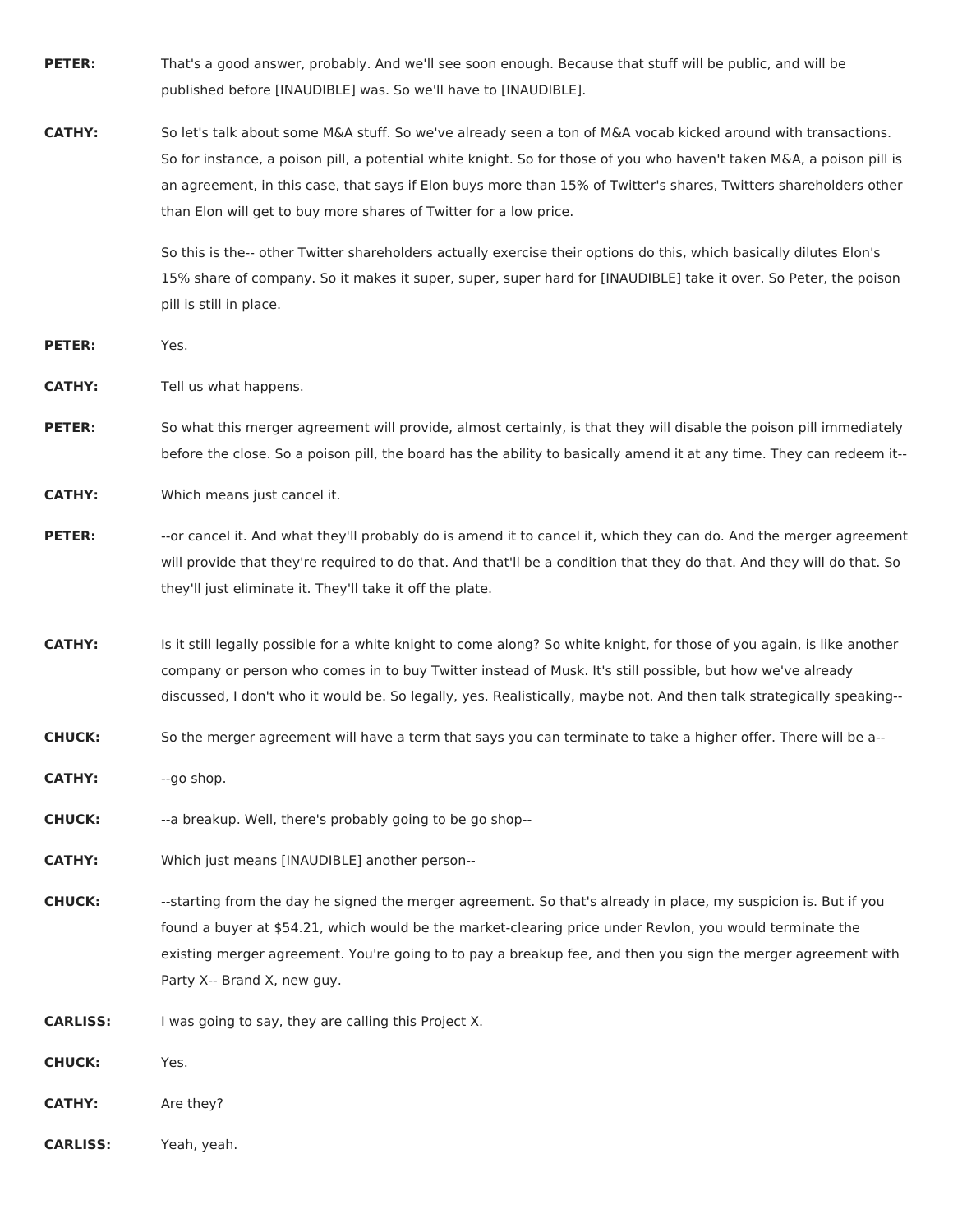**CATHY:** I thought they were going to get more [INAUDIBLE]. **CARLISS:** It was a boring project? **CATHY:** Yeah. **CHUCK:** It's so classic. [LAUGHTER] This is-- **CATHY:** Chuck, tell us how you really feel. **CHUCK:** Well this is Silicon Valley silliness of the nth degree, to the nth degree. But that's different [INAUDIBLE]. **CATHY:** So strategically speaking, Chuck, what do you think is up? What are your predictions about what's going to unfold here? **CHUCK:** Well, I think-- I don't think there's a higher bid out there. We would it already as per my discussion earlier about saying his best and final was setting the reserve price, which is actually-- looks like a boneheaded move but ended up being actually a good move. So I don't think there's higher bid out there. I think the lenders are going to freak the heck out because insofar as he is even able to articulate a going-forward business case, it's going to

> So what will you be lending against? That's an interesting question if you're giving them \$13 billion. So what's the business model? What's the revenue stream? And I'm sure the banks are going to go out and do a bunch of diligence with advertisers who are all going to say, I have frozen my budget at this place. And I'm going over to the avocado-toast place. So I'm going over here to any place else that-- So I think there's a real issue with will the

financing close on its current terms. His answer would be, OK, fine, you want to lend me less money? I'll just sell more Tesla stock. Right, so--

**PETER:** But what they announced is that there is no financing condition in the merger, which wouldn't be surprising. The question then though is how much do you think Elon will owe them if there's a failure of-- if he doesn't close? I'm guessing it's somewhere-- it's either-- it's \$21 billion or less. When you read his equity commitments--

be very different than the business case of Twitter as a public company.

**CHUCK:** Oh, yeah, his equity commitment will flex. So

**PETER:** It'll be--

**CHUCK:** That was already anticipated.

**PETER:** But I think it's-- but he's not going to-- if the financing doesn't come together, I think he's going to be forced to sell more Tesla stock, because otherwise he's going to have to just write them a check for a huge number. And it's going to be less than \$21 billion. But I'm guessing maybe not much for us.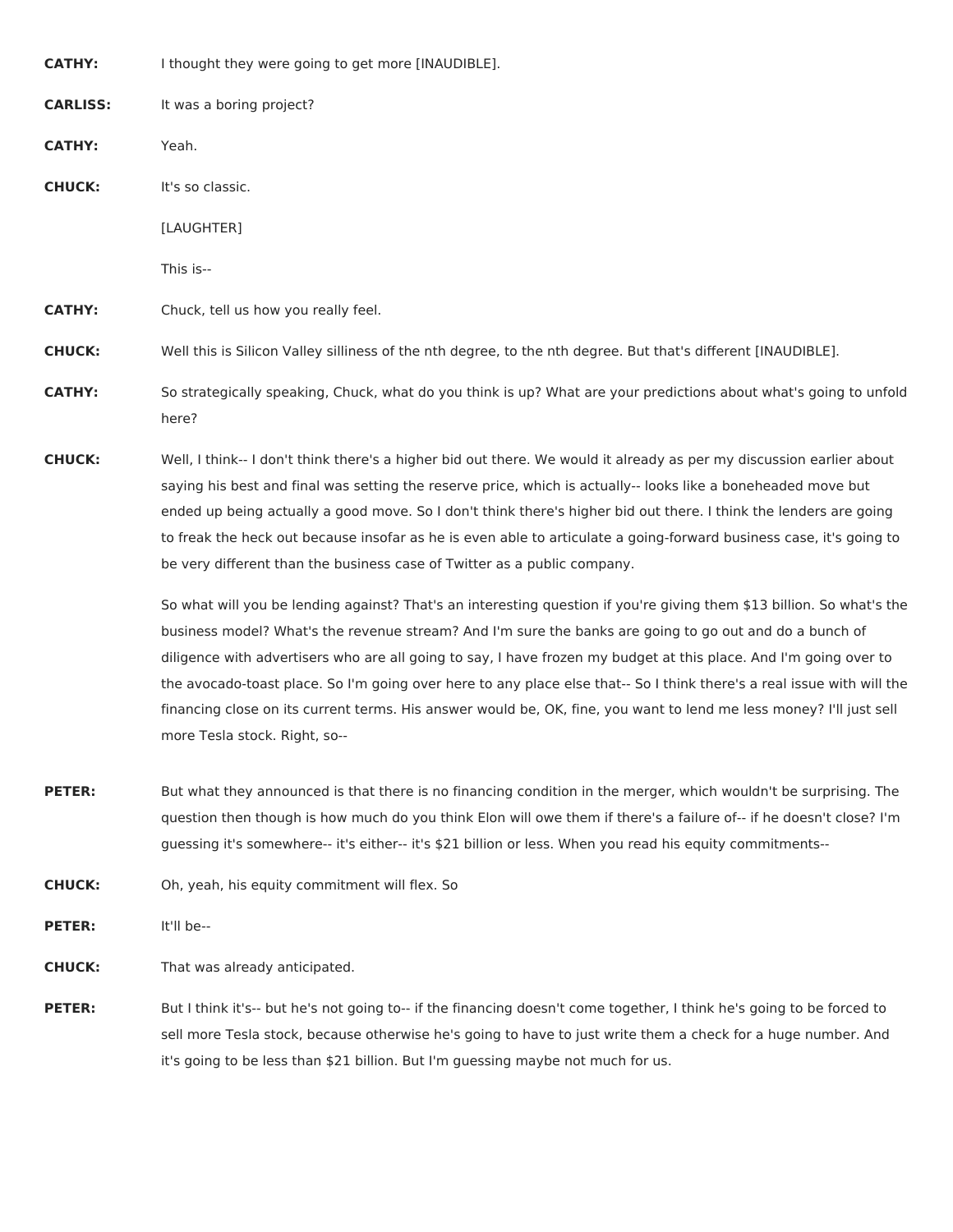- **CATHY:** All right, so I'm want to do final quick reactions from each person. I will go last. And then we'll do questions from the audience. So Peter, everyone should share one fun, inside baseball tidbit from this whole drama that you would just-- something that you want to-- what you want to do is bore your family was it over dinner, but instead we're going to talk [INAUDIBLE].
- **PETER:** My life-- actually, so if you look at the lineup of advisors here, Twitter started out with Goldman Sachs. They brought in JP Morgan, which was, I think, a very smart move on Twitter's part. And I'm going to ask Chuck why was that a smart thing to do.
- **CHUCK:** They're trying to dry up the debt market, but it didn't work.
- **PETER:** It didn't work. The reason is JP Morgan is far and away the market leader in providing acquisition financing. So they brought them in on the sell side to basically take them off the playing field. It didn't work, but it was-- I thought that was-- I think that one was probably a smart thing for the Twitter--
- **CHUCK:** The mighty Morgan Stanley stepped up.
	- [LAUGHTER]
- **PETER:** Well, no--

**CARLISS:** He's not biased. He's not biased at all.

- **PETER:** No, but they did a good job. I probably still have some stock [INAUDIBLE]. No, but I think that was a smart move. I thought that was smart. Carliss, fun fact.
- **CARLISS:** To me, the fact that this price-- if this price really is another for 420 joke and there is no valuation or anything whatsoever involved in it, that will be my favorite tidbit. The idea that he has the ability to set a market price in that way, by making jokes-- he did it when he said he would take Tesla private at \$4.20 And now he's doing it again with the \$54.20 And so it just makes me question the power we give billionaires in general. Some people have way too much money for the United States. This is just [INAUDIBLE].
- **CHUCK:** Here, here.

**CATHY:** All right, Chuck?

**CHUCK:** I'm reminded of Mr. Justice Holmes in dissent. This is-- Twitter is not the free marketplace of ideas. So if you go back and think about what the seditionists were doing in 1917, they were arrested. The case didn't get to the Supreme Court until 1919.

> But they were pamphleteering, which implies that they had a well-thought-out, coherent point of view which had been written, which had been printed on a real printing press, and was being distributed on the street, both in English and Yiddish, which is a different question. But that is, in my mind, fundamentally different than 280 characters off the top of your head. And Twitter was regarded, in its early days, as haiku for the internet.

> Because it started at 140 characters, leaving the syllabication aside, but it's like-- so if Elon is coming at this with a political mindset that it is about the free trade and ideas, this is not it. Or at least in my estimation, this shouldn't be it. That, I think, is the question for people of your age to really wrestle with, which is this is snap judgment, incoherent.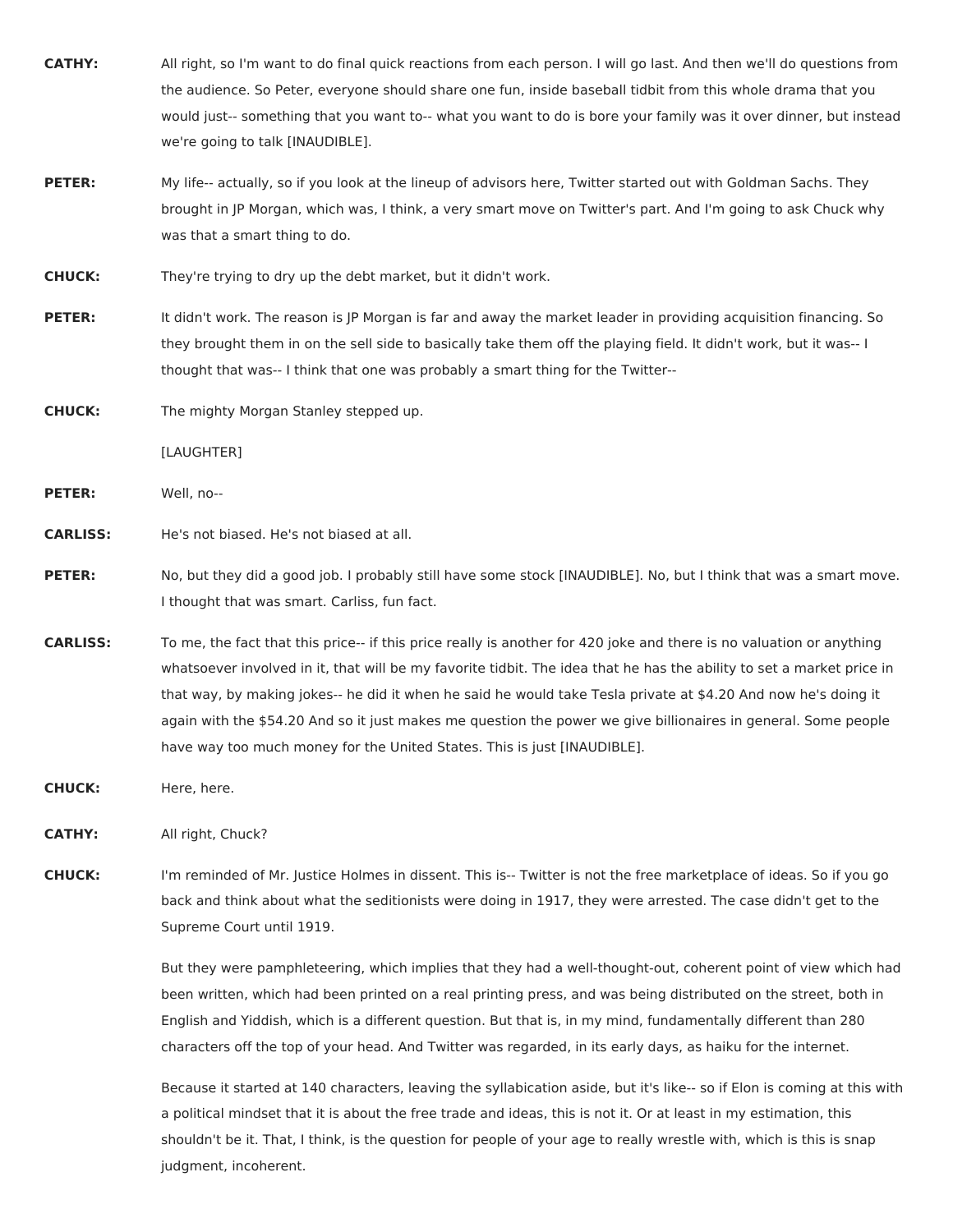It has been overtaken by bots. There are all these-- there's some fascinating stuff you can pull up orTed Talks, where if you look at how the Twitter universe works, you can see a little bit of human spark. And then you see all of the aggregation comes from this automated echo-chamber stuff.

So the fundamental irony here is what makes it a good advertising platform, which is to discover affinities through how the user interacts with the content, that's an incredibly powerful idea that we didn't have 20 years ago. Advertising started out as billboards you see on the highway. They don't know whether or not you're interested in buying whatever is-- now they know.

You're 17 clicks in. So you've created an affinity profile that works powerfully for advertisers. But it created the echo chamber in the politics.

And those are-- they are manifestations of-- they are essentially the same thing. One is a good economic thing. And one, my one man's opinion, is a horrible outcome, with respect.

So we need to redefine what it is. I just don't think you can-- I think he's got a fundamentally flawed, albeit very modern take on what it means to have political discourse and debate, and Twittering it. So that's my takeaway.

- **CARLISS:** My fun fact is much less philosophical. My fun fact is that usually when you want to take over a company, and an unsolicited offer you send them a bear-hug letter, which is a short letter that says I'd like to take over your company for this price, and this is why I think. Elon sent a two-line letter and a text message. And I just love his-- I think this is history's first bear-hug text message, which I just think is extremely funny.
- **CHUCK:** You should tell-- you should say his tagline.
- **CATHY:** Oh, his tagline was like Twitter has incredible values, I will unlock it.

[LAUGHTER]

So questions final question. We have four minutes left. Yeah, go ahead.

**STUDENT:** Do you think, off the top of your head, [INAUDIBLE] tax-law issues is this-- I never wrote that--

**CATHY:** Tax law?

**CARLISS:** Tax, that seems like Peter Lyons.

**PETER:** I'll take a shot at that. So one of the questions would be, what is Elon Musk's basis in his shares? So how much tax does he owe? I think most of this is, Chuck--

**CHUCK:** Wait, his Tesla shares or--

**PETER:** His Tesla shares.

**CHUCK:** His Tesla shares, not. He's zero based. They're compensatory.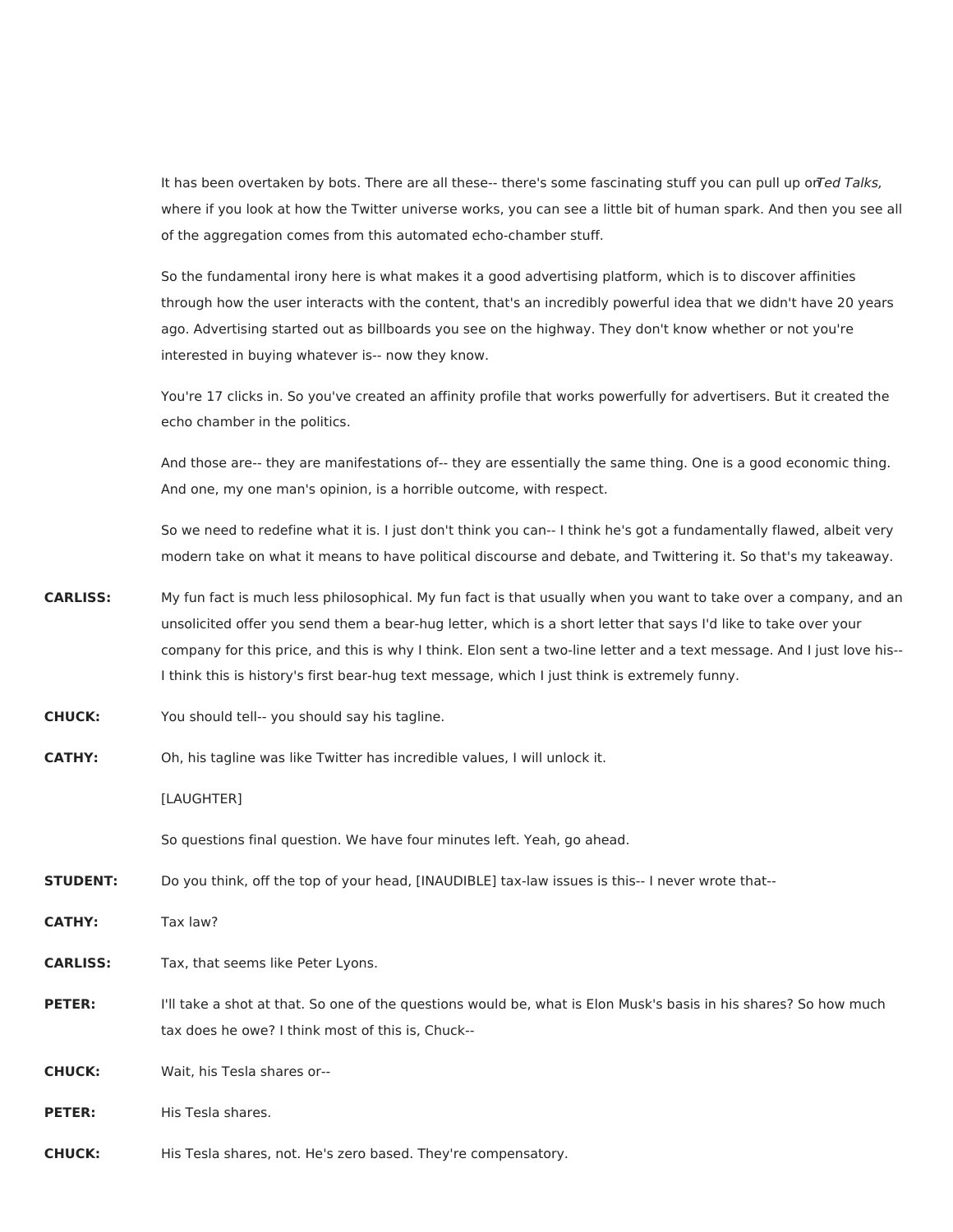| <b>PETER:</b>   | So compensatory. Now what he may do is try and engage in some derivatives transaction to defer that. There are<br>a number of different-- there are collars. There are other things that he can do to try and defer that tax liability.<br>So that's where the tax planning is on the-- for the Twitter shareholders, it's a cash transaction. I have to say<br>there's not a lot of tax--                                                                                                                                       |
|-----------------|----------------------------------------------------------------------------------------------------------------------------------------------------------------------------------------------------------------------------------------------------------------------------------------------------------------------------------------------------------------------------------------------------------------------------------------------------------------------------------------------------------------------------------|
| <b>CHUCK:</b>   | Tax people, those who pay taxes. [INAUDIBLE] but institutions don't. So it's 85% institutional hell.                                                                                                                                                                                                                                                                                                                                                                                                                             |
| <b>PETER:</b>   | They don't care.                                                                                                                                                                                                                                                                                                                                                                                                                                                                                                                 |
| <b>CHUCK:</b>   | They don't.                                                                                                                                                                                                                                                                                                                                                                                                                                                                                                                      |
| <b>CATHY:</b>   | And then didn't you-- you gave a number, before we talked, about how much value of Tesla stock he would have<br>to sell to get to the \$21 billion.                                                                                                                                                                                                                                                                                                                                                                              |
| <b>PETER:</b>   | Well think about \$21 billion if it's fully taxable and it's compensatory, so what does that get you to? Somewhere<br>north of \$30 billion.                                                                                                                                                                                                                                                                                                                                                                                     |
| <b>CATHY:</b>   | You have a question over there.                                                                                                                                                                                                                                                                                                                                                                                                                                                                                                  |
| <b>STUDENT:</b> | When he says-- Elon says that he wants to roll over as many of the shareholders-- would be impossible.<br>[INAUDIBLE].                                                                                                                                                                                                                                                                                                                                                                                                           |
| <b>CATHY:</b>   | All right, so the question is, Elon says he wants to roll over as many of the existing shareholders as you can into<br>the private company. What do we mean? That's-- I don't-- if you roll over [INAUDIBLE], you're not taking<br>[INAUDIBLE].                                                                                                                                                                                                                                                                                  |
| <b>PETER:</b>   | Well, and the answer is-- but he said it's still going to be a private company. So I think-- what inferred from what<br>he said was that it's a cash deal, but then if you want, I'm going to make an opportunity for other people to invest<br>their after-tax proceeds, if they pay taxes, into that, as opposed to making it part of the deal. Because he doesn't<br>want-- if he doesn't want this to be a public company, and he said he doesn't, then he's going to have to do a<br>subsequent transaction after the fact. |
| <b>CATHY:</b>   | So basically, let them invest.                                                                                                                                                                                                                                                                                                                                                                                                                                                                                                   |
| <b>PETER:</b>   | Yeah--                                                                                                                                                                                                                                                                                                                                                                                                                                                                                                                           |
| <b>CHUCK:</b>   | He could have built another Twitter for a whole lot less than \$47 billion.                                                                                                                                                                                                                                                                                                                                                                                                                                                      |
| <b>CARLISS:</b> | He really could have.                                                                                                                                                                                                                                                                                                                                                                                                                                                                                                            |
| <b>CATHY:</b>   | I read this--                                                                                                                                                                                                                                                                                                                                                                                                                                                                                                                    |
| <b>CHUCK:</b>   | Should we just-- so this is back to my opening comment about-- I don't what the guy is thinking. That's. What I<br>would have done. I would have--                                                                                                                                                                                                                                                                                                                                                                               |

**CATHY:** --built a new one?

**CHUCK:** Oh, yes. Yeah.